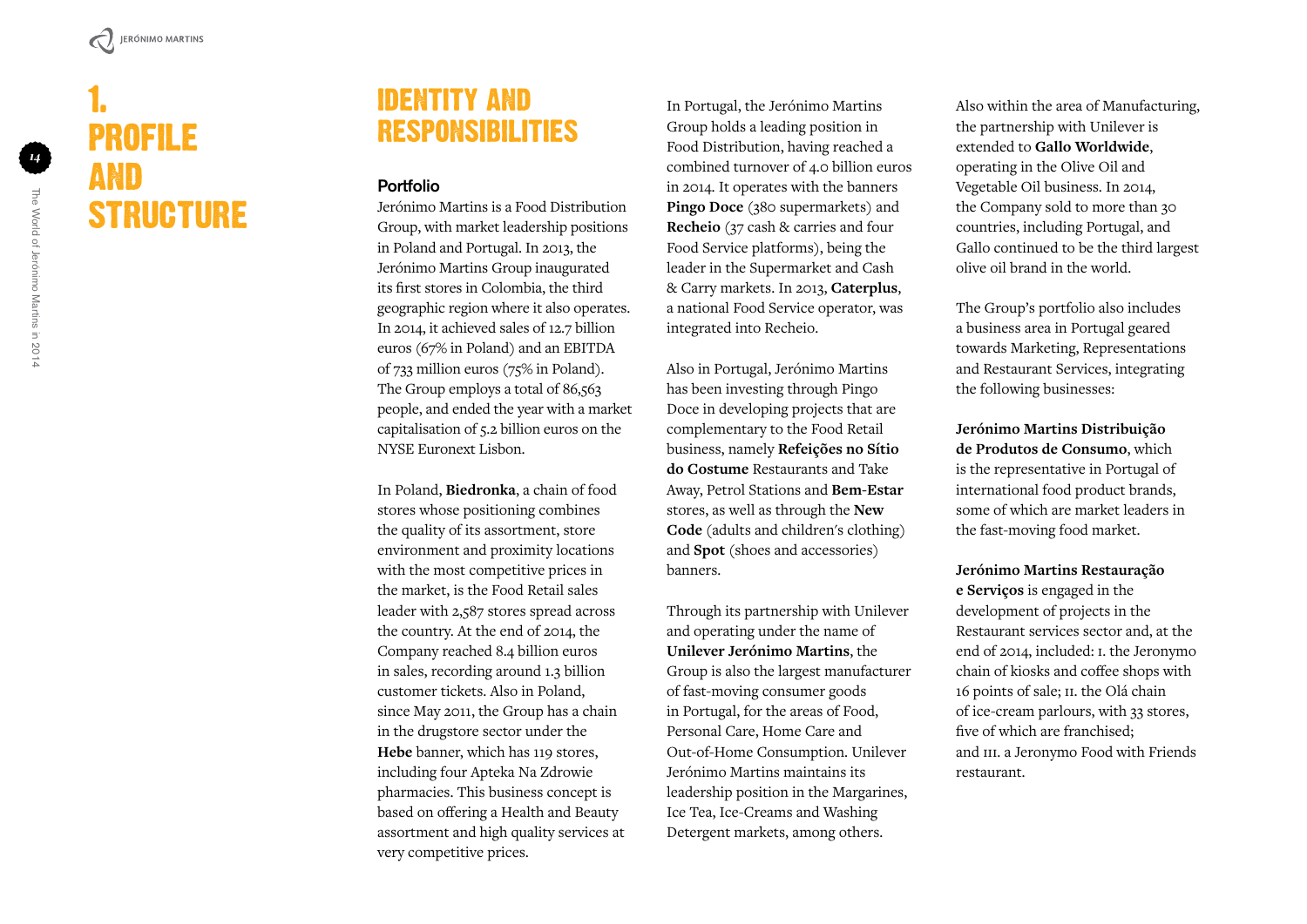**Hussel**, a Specialised Retail chain selling chocolates and confectionary, had 25 stores at the end of 2014 (including one 'Giro by Hussel' kiosk).

In 2014, the Jerónimo Martins Group took the first steps in the creation of a new business area, **Jerónimo Martins Agro-Alimentar**.

This business' main goal is to have direct access to sources of supply on strategic products, in order to meet the internal needs of the Group.

## Operating and Financial Indicators



14,000  $7,000 + 6\%$  <sup>12</sup> 6.3% 6.6%  $+ 6\%$ 12%  $0 - 2010 - 2011 - 2010 - 2010 - 2011 + 0\%$ Sales & Services Pre-Tax ROIC\* & EBIT Margin **€' 000,000 €' 000,000 €' 000,000** 8,432<br>
2014<br>
2014<br>
2016 2010 2011 2012 2013 2014<br>
2014<br>
2016 2012 2013 2014<br>
2014<br>
2016 Architecture CEBIT Margin<br>
2014<br>
2016 2014<br>
2016 2014<br>
2016 2014<br>
2016 2014<br>
2016 2014<br>
2016 2014<br>
2016 2014<br>
2016 2014<br>
2016 2014<br>
20 **3.6% 4.7% 5.0% 4.9% 4.5% 5.8% 6.9% 6.9% 6.6% 7.2% 12,680 8,496 9,646 10,683 11,829**

Sales, EBITDA Margin

EBITDA Margin **EBIT Margin** 





**EBIT Margin** 

#### Net Results and NET RESULTS PER SHARE NET DEBT



Net Results per Share





\* Restated figures due to the change in accounting policy related to Operational Land.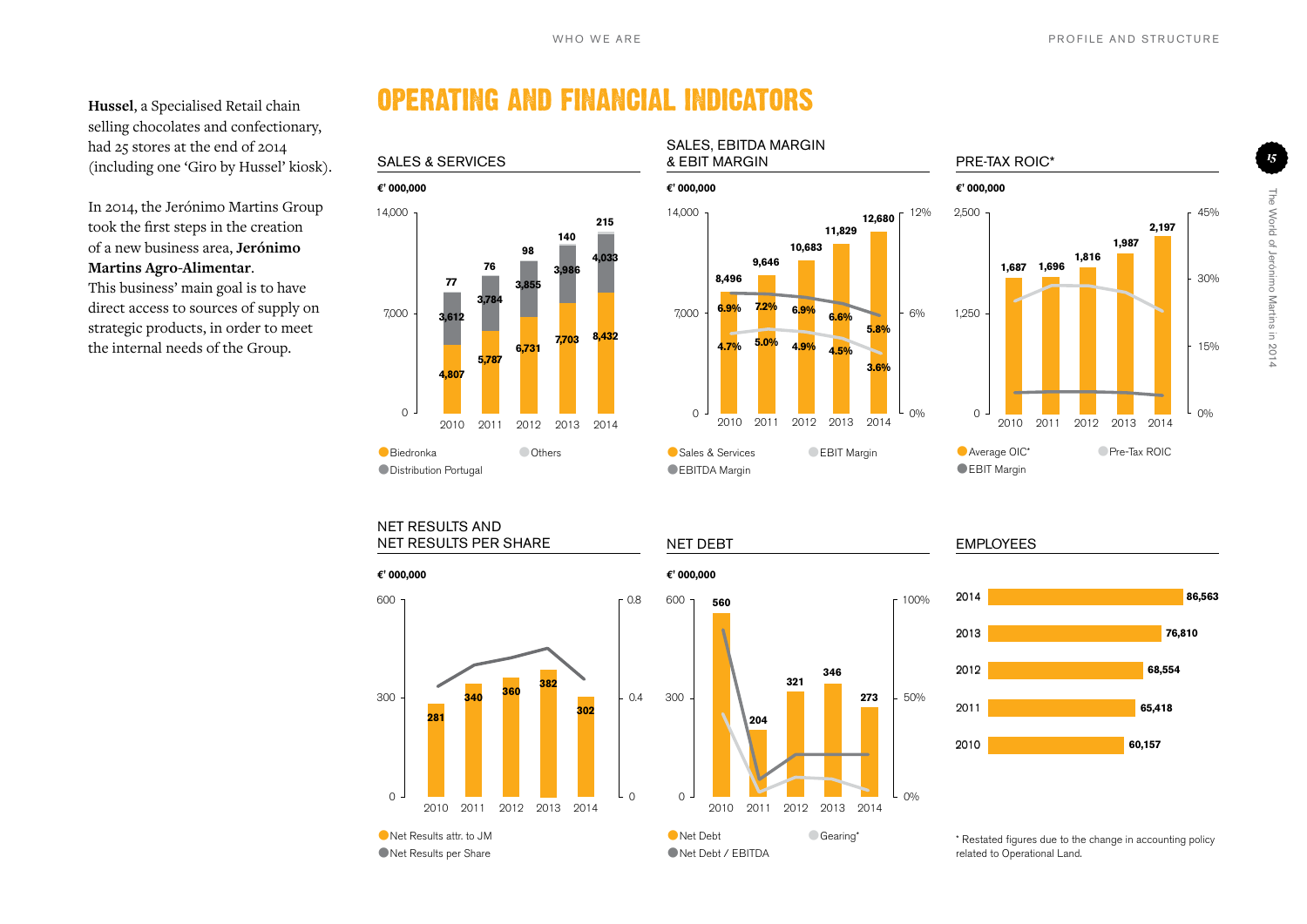

1. Profile and STRUCTURE







SALES / SQM

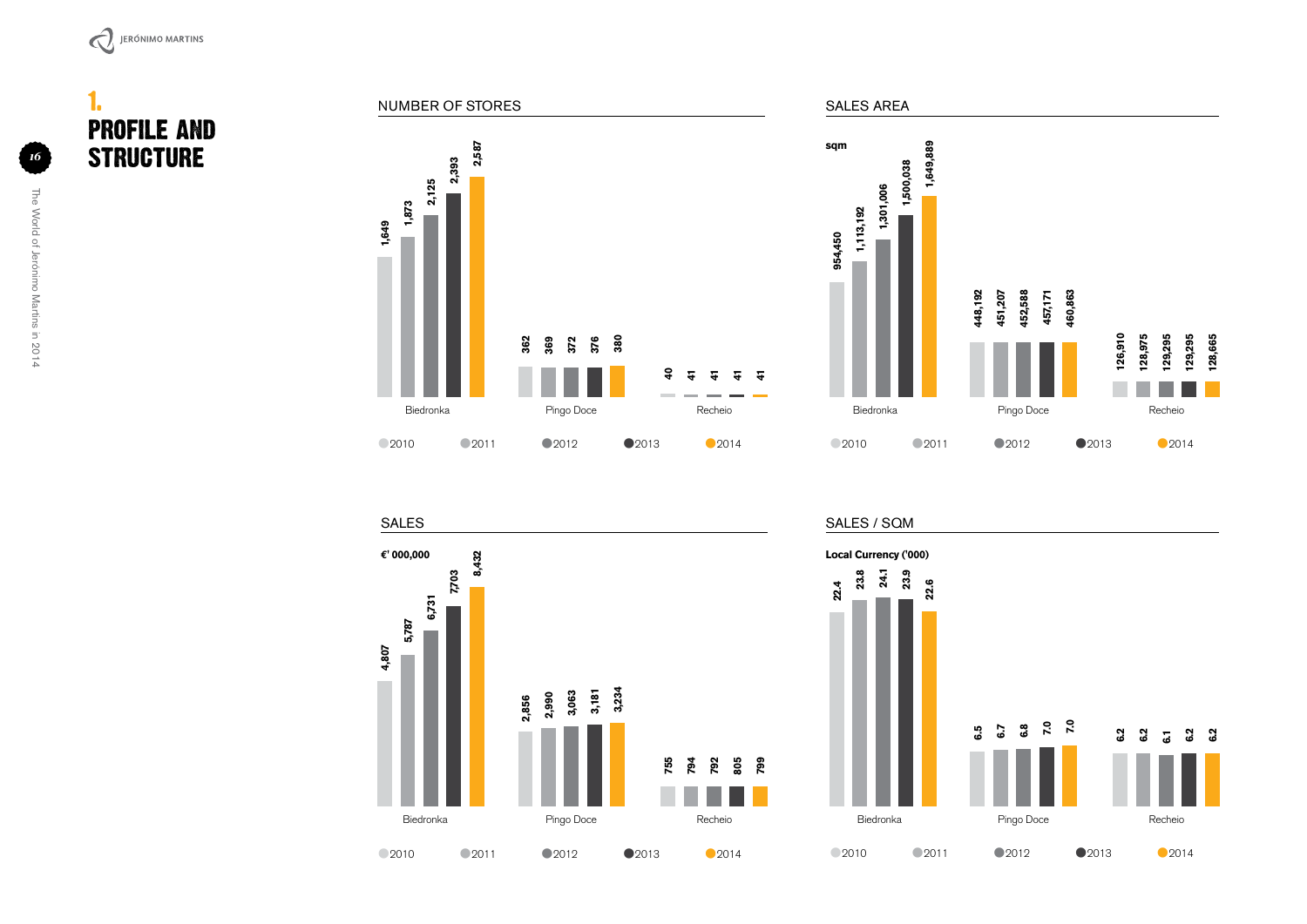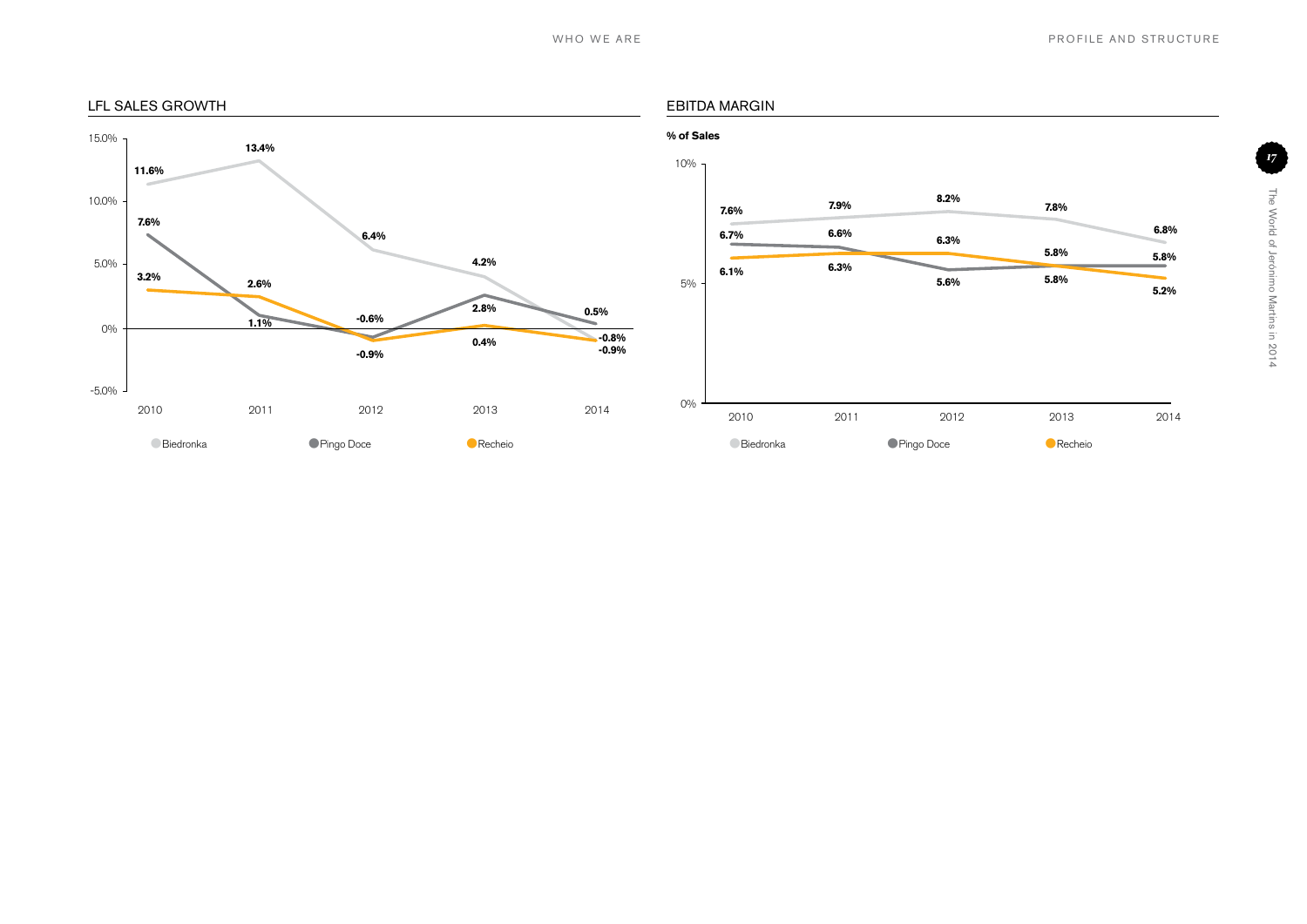### 1.3. Corporate Bodies and Structure

The World of Jerónimo Martins in 2014

The World of Jerónimo Martins in 2014

#### 1.3.1. Corporate Bodies

Election date: 10<sup>th</sup> April, 2013

Composition of the Board of Directors elected for the term 2013-2015

#### **Chairman of the Board of Directors and Chief Executive Officer**



## Pedro **SOARES** dos Santos

Born in March 7, 1960

Chairman of the Board of Directors since December 2013

Chief Executive Officer of the Group since April 2010

Member of the Board of Directors since 1995

Chairman of the Corporate Governance and Corporate Responsibility Committee since December 2013



### Alan **JOHNSON**

Born in September 18, 1955

Member of the Board of Directors since March 2012



## **ANDRZEJ** Szlezak

Born in July 7, 1954

Member of the Board of Directors since April 2013

Member of the Corporate Governance and Corporate Responsibility Committee since April 2013



## António Viana-Baptista

Born in December 19, 1957

Member of the Board of Directors since April 2010

Member of the Audit Committee since April 2010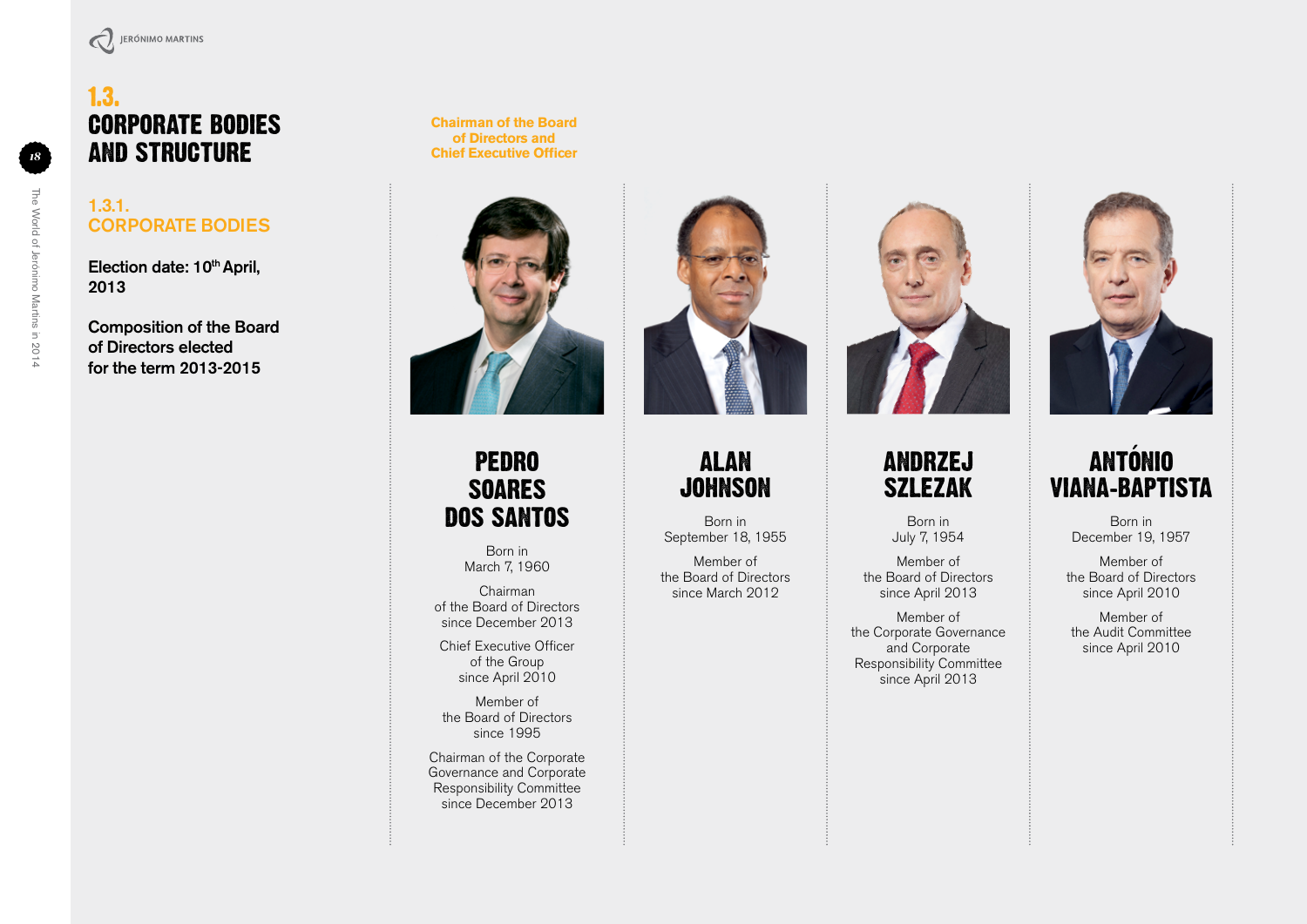

#### **FRANCISCO SEIXAS** da Costa

Born in January 28, 1948

Member of the Board of Directors since April 2013

Member of the Corporate Governance and Corporate Responsibility Committee since April 2013



## **HANS EGGERSTEDT**

Born in March 12, 1938

Member of the Board of Directors since 2001

Chairman of the Audit Committee since 2007



## José **SOARES** dos Santos

Born in April 6, 1962

Member of the Board of Directors since 2004

Member of the Corporative Responsibility Committee and later of the Corporate Governance and Corporate Responsibility Committee since April 2010



### Nicolaas **PRONK**

Born in October 2, 1961

Member of the Board of Directors since 2007



## **SÉRGIO** Rebelo

Born in October 29, 1959

Member of the Board of Directors since April 2013

Member of the Audit Committee since April 2013

#### **Statutory Auditor** and External Auditor

PricewaterhouseCoopers & Associados - Sociedade de Revisores Oficiais de Contas, Lda.

*19*

The World of Jerónimo Martins in 2014

The World of Jerónimo Martins in 2014

Palácio Sottomayor, Rua Sousa Martins, 1 - 3.º, 1050-217 Lisboa

#### Represented by:

José Pereira Alves (R.O.C. no. 711) or António Joaquim Brochado Correia (R.O.C. no. 1076)

Substitute: José Henriques Bernardo

Company Secretary Henrique Soares dos Santos

Substitute: Carlos Martins Ferreira

Chairman of the Shareholders' **Meeting** Abel Teixeira Mesquita

Secretary of the Shareholders' **Meeting** Tiago Ferreira de Lemos